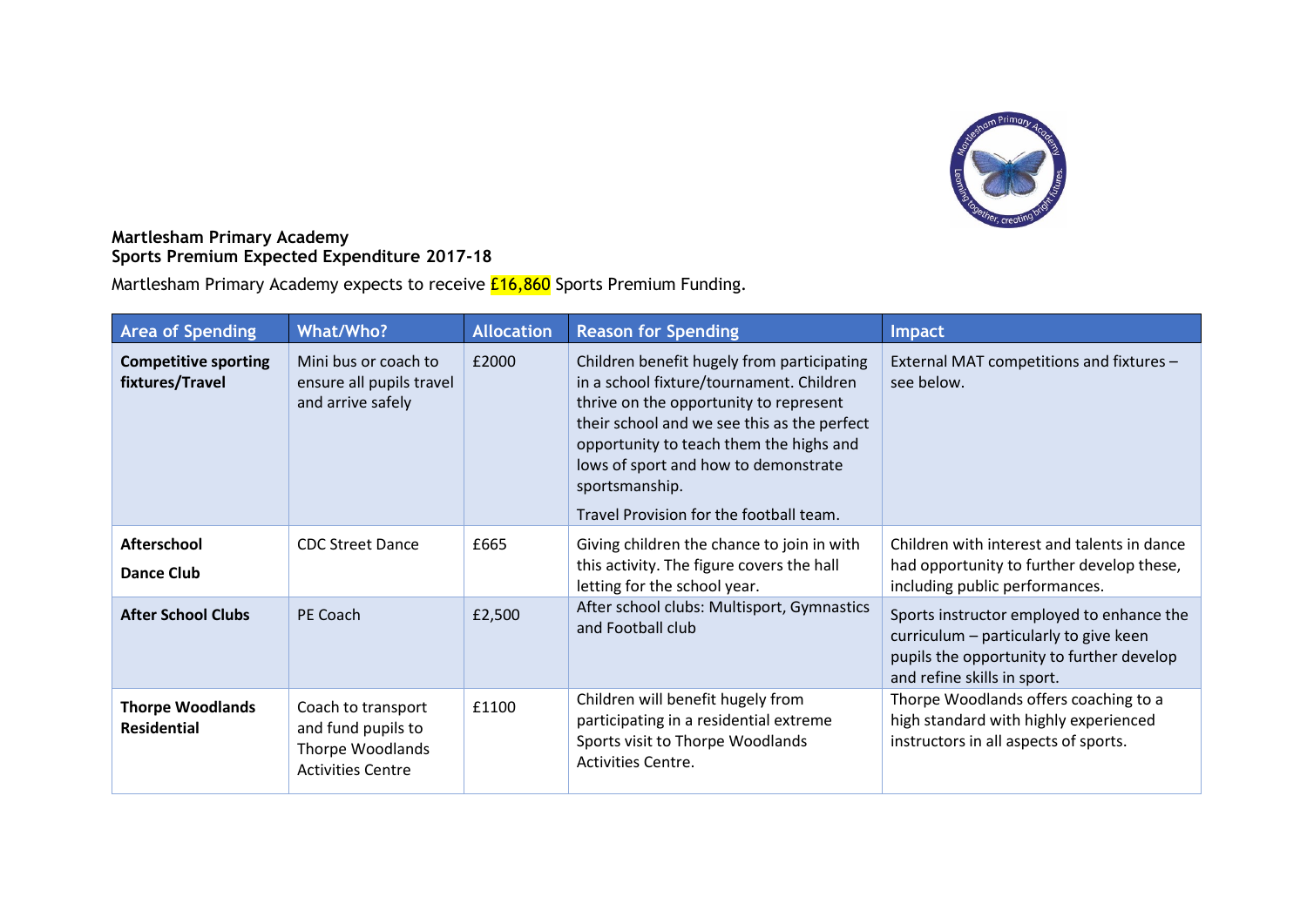|                                                      |                                                                                          |        |                                                                                                                                                                                                                                                                                                                                                                                                 | A significant first-hand experience which<br>helped pupils to develop their confidence,<br>sportsmanship and self-worth. All pupils<br>who went spoke of how they valued the<br>experience. |
|------------------------------------------------------|------------------------------------------------------------------------------------------|--------|-------------------------------------------------------------------------------------------------------------------------------------------------------------------------------------------------------------------------------------------------------------------------------------------------------------------------------------------------------------------------------------------------|---------------------------------------------------------------------------------------------------------------------------------------------------------------------------------------------|
| <b>Football Kit</b>                                  | Sports Kit                                                                               | £500   | Purchasing school kit for players to wear<br>to games and fixtures encourages children<br>to feel proud of representing Martlesham<br>and proud of what they have achieved.<br>It highlights the need to work as a team in<br>some competitive sports<br>The kits will raise the profile of the school.                                                                                         | Kits purchased to represent the school.<br>Children have a sense of being part of a<br>team.                                                                                                |
| <b>PE Consultant</b>                                 | Providing PE for the<br>whole school.                                                    | £3,000 | Sports instructor employed to enhance<br>the curriculum                                                                                                                                                                                                                                                                                                                                         | To employ qualified sports coach to work<br>with teachers to enhance or extend current<br>opportunities                                                                                     |
| <b>Sports Kit</b>                                    | <b>Equipment for lessons</b><br><b>Equipment for clubs</b><br>Equipment for<br>lunchtime | £500   | New equipment will encourage children to<br>take ownership of property. Providing new<br>equipment will allow Martlesham to offer<br>a wider range of sports across the school,<br>thus increasing the number of children<br>participating in sport and a healthy active<br>lifestyle.<br>To ensure broken and inappropriate<br>resources are replaced which in turn will<br>prevent accidents. | Football posts?<br>Incidents reduced at lunchtime?<br>PE mats?                                                                                                                              |
| <b>Promotion of healthy</b><br>school and lunchtimes | <b>Employment of Trust</b><br>appointed "REAch<br>Eat" healthy schools<br>advisor        | £1,500 | To encourage healthy eating and lifestyles,<br>including QA and audit to ensure high<br>quality healthy lunchtimes.                                                                                                                                                                                                                                                                             | 12.5% increase in uptake on school meals.                                                                                                                                                   |
| Maintenance,<br>development, upkeep                  | Forest School Lead,<br>Site Manager and                                                  | £6,000 | To deliver exceptional opportunities for<br>learning support and involve all children,                                                                                                                                                                                                                                                                                                          | Observations and monitoring of pupil<br>participation show:                                                                                                                                 |